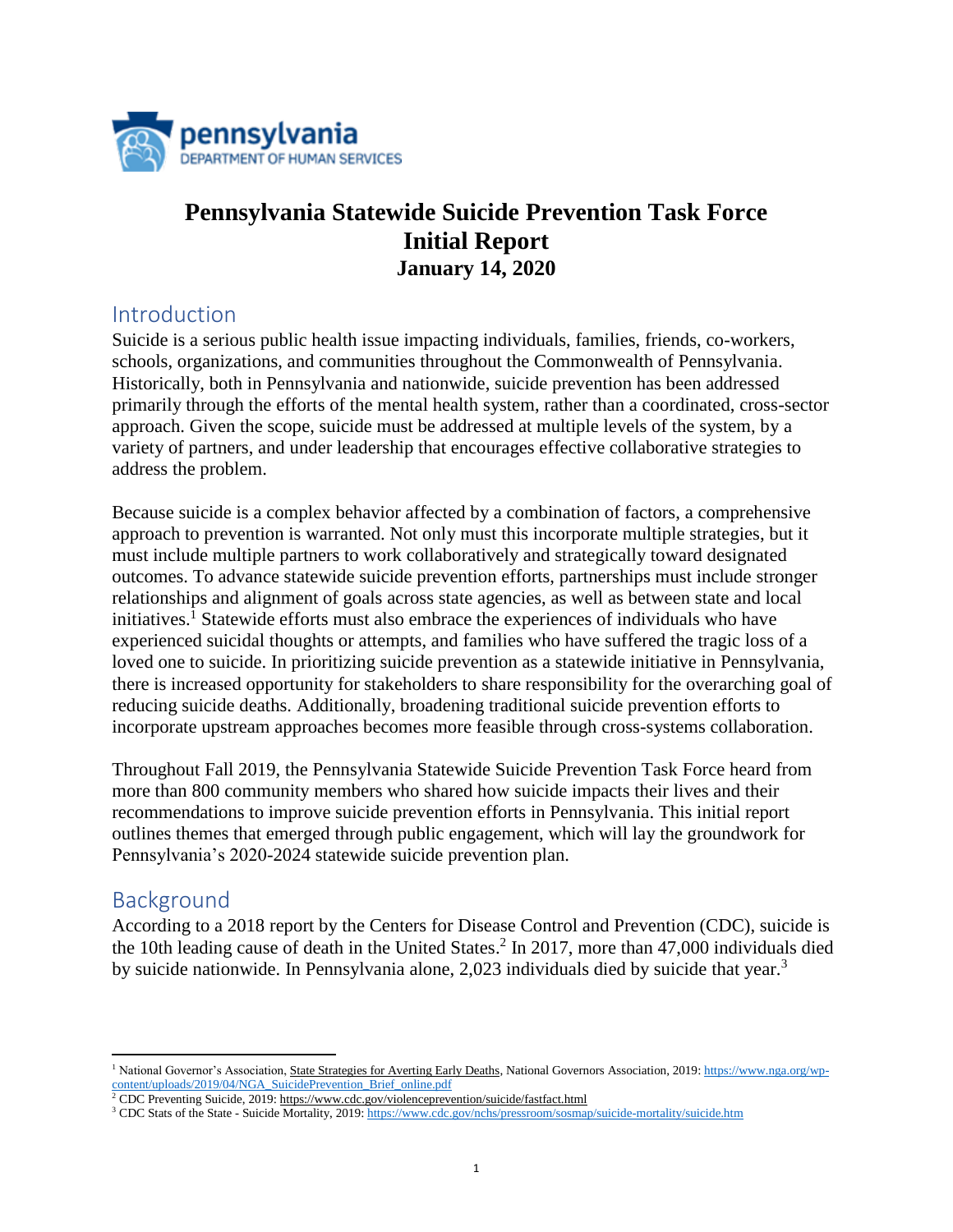Nationwide, firearms are the leading lethal means for completed suicides (50.6%), followed by suffocation and hanging  $(27.7%)$ , and poisoning  $(13.9%)$ <sup>4</sup> Of the more than 2,000 suicide deaths in Pennsylvania in 2017, nearly half were firearm related. <sup>5</sup> Additionally, approximately 85% of suicide attempts with firearms are fatal, which is much higher than every other method of suicide attempt. 6

These statistics are staggering and show that suicide does not discriminate. This is a public health issue that impacts individuals and families of all ages, genders, races, geographical regions, and socioeconomic status.

Mental illness affects one in five Americans<sup>7</sup>, but it is not always visible; this invisibility can make people feel isolated and unable to share their experience or seek help. Silence can perpetuate stigma and prevent people from realizing a better life is possible.

Reducing stigma can help people living with mental health challenges or suicidal thoughts know that they are not alone, resources and help are available, and they are not limited or defined by a mental health condition or substance use disorder. Studies by the Johns Hopkins Bloomberg School of Public Health's Stigma Lab have found that study respondents express less sympathy and more negative attitudes towards public portrayals of people living with untreated mental illness and addiction. Conversely, sharing stories of people who succeed in treatment for a mental illness or a substance use disorder led to greater confidence in treatment systems and programs, less discrimination, and increased desire to include people living with mental illness or in recovery in all opportunities and parts of society.<sup>8</sup>

## About the Pennsylvania Statewide Suicide Prevention Task Force

In 2019, the Wolf Administration announced the formation of a statewide Suicide Prevention Task Force (Task Force). The purpose of the Task Force is to develop Pennsylvania's statewide suicide prevention plan, a four-year strategy to reduce suicide in Pennsylvania and fight the stigma associated with suicide, suicide attempts, and mental health issues.

The Task Force is made up of leadership and staff from multiple state agencies, members of the General Assembly, and Prevent Suicide PA. State agencies include the departments of Human Services (DHS), Health (DOH), Corrections (DOC), Aging (PDA), Education (PDE), Military and Veterans Affairs (DMVA), Transportation (PennDOT), Agriculture (PDA), Drug and Alcohol Programs (DDAP), the Pennsylvania Commission on Crime and Delinquency (PCCD), and the Pennsylvania State Police (PSP). Task Force members brought forth a wide array of knowledge of constituencies they represent or serve professionally, from their own lived experiences as loss survivors or attempt survivors of suicide, or as individuals who experience or support someone facing mental health challenges.

 $\overline{\phantom{a}}$ <sup>4</sup> USA Suicide: 2017 Official Final Data, 2019: <https://suicidology.org/wp-content/uploads/2019/04/2017datapgsv1-FINAL.pdf> <sup>5</sup> 2017 USA State Suicide: All Suicides vs. Firearm Suicides, 2018: [https://suicidology.org/wp-](https://suicidology.org/wp-content/uploads/2019/04/2017States_Total_Firearms_TABLE.pdf)

[content/uploads/2019/04/2017States\\_Total\\_Firearms\\_TABLE.pdf](https://suicidology.org/wp-content/uploads/2019/04/2017States_Total_Firearms_TABLE.pdf)

<sup>&</sup>lt;sup>6</sup> Firearm Suicide in the United States, 2019: [https://everytownresearch.org/firearm-suicide/#foot\\_note\\_13](https://everytownresearch.org/firearm-suicide/#foot_note_13)

<sup>7</sup> Centers for Disease Control and Prevention, Learn About Mental Health, 2018[: https://www.cdc.gov/mentalhealth/learn/index.htm](https://www.cdc.gov/mentalhealth/learn/index.htm)

<sup>8</sup> Communication Strategies to Counter Stigma and Improve Mental Illness and Substance Use Disorder Policy, 2018: <https://www.ncbi.nlm.nih.gov/pubmed/28967320>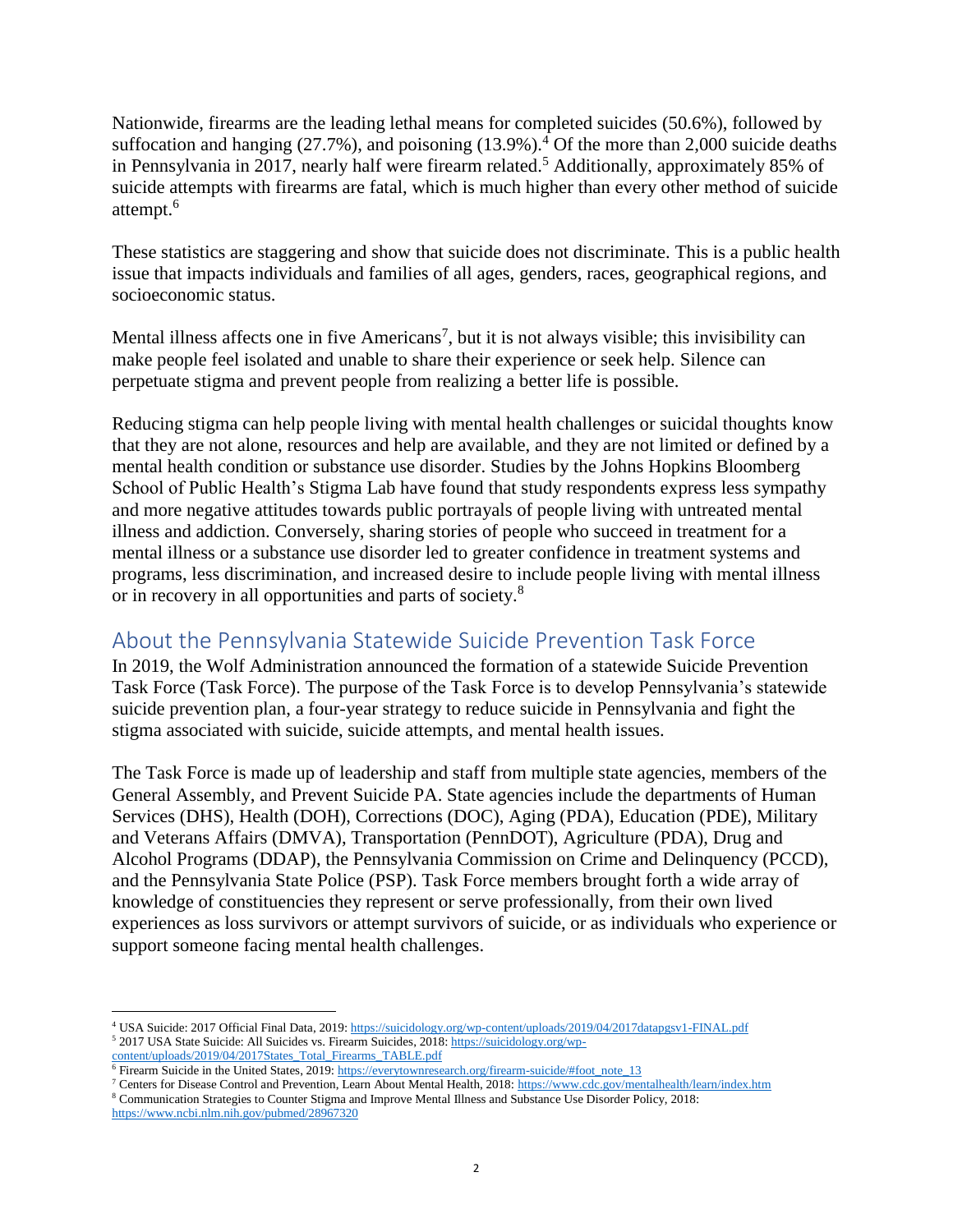The creation of the Task Force highlights the importance of cross-sector collaboration and a comprehensive approach to suicide prevention, and the role of all Pennsylvanians in addressing this far-reaching public health issue.

# Regional Suicide Prevention Task Force Listening Sessions

From late August through early December 2019, the Task Force held 10 listening sessions across Pennsylvania. In total, more than 800 community members, state and local officials, and representatives from county suicide prevention task forces convened to tell their stories of how suicide and mental health impacts their lives and communities, to provide educational information, and to share recommendations for the Task Force to consider in the development of the statewide suicide prevention plan.

The Pennsylvania National Alliance on Mental Illness (NAMI) chapter, the Mental Health Association in Pennsylvania (MHAPA), and the Pennsylvania Mental Health Consumers' Association (PMHCA) facilitated the sessions and county mental health crisis workers were onsite at each session to support those who needed to talk during or after the sessions.

At each listening session, the facilitators shared three guiding questions for the public to consider as part of their oral or written comments:

- *1) What challenges are we facing in our communities related to suicide awareness, stigma, and prevention, and how can we best address these barriers to expand and improve our efforts?*
- *2) How can we strengthen our safety net for individuals across the lifespan who are at risk of suicide, as well as for specific populations known to be at increased risk of suicide?*
- *3) How can we better support survivors of suicide and those with lived experience in their healing and path to recovery?*

In addition to the public listening sessions, the Task Force invited the public to share their stories and recommendations through an [online web form,](https://www.dhs.pa.gov/Services/Assistance/Pages/Suicide-Prevention.aspx) which can be found at [https://www.dhs.pa.gov/Services/Assistance/Pages/Suicide-Prevention.aspx.](https://www.dhs.pa.gov/Services/Assistance/Pages/Suicide-Prevention.aspx)

# Key Themes from the Task Force Listening Sessions

### **Reducing Stigma**

Speakers identified stigma associated with mental health, suicide, and suicide attempts as a widespread cultural challenge that affects the way society, family and friends, and individuals talk about mental health and wellness. Stigma also affects the likelihood of individuals to seek or continue mental health treatment, and how policymakers make decisions that affect mental health systems. Emerging themes to reduce stigma include:

- Elevate and empower the voices of individuals with lived experiences to engage in mental health policy and program decisions.
- Provide resources for families, schools, employers, and communities to encourage conversations about mental health and wellness early in life and throughout the lifespan, with an aim to prioritize mental health at the same level with physical health, and to emphasize that it is "okay" to share thoughts and feelings with others and seek out help when needed.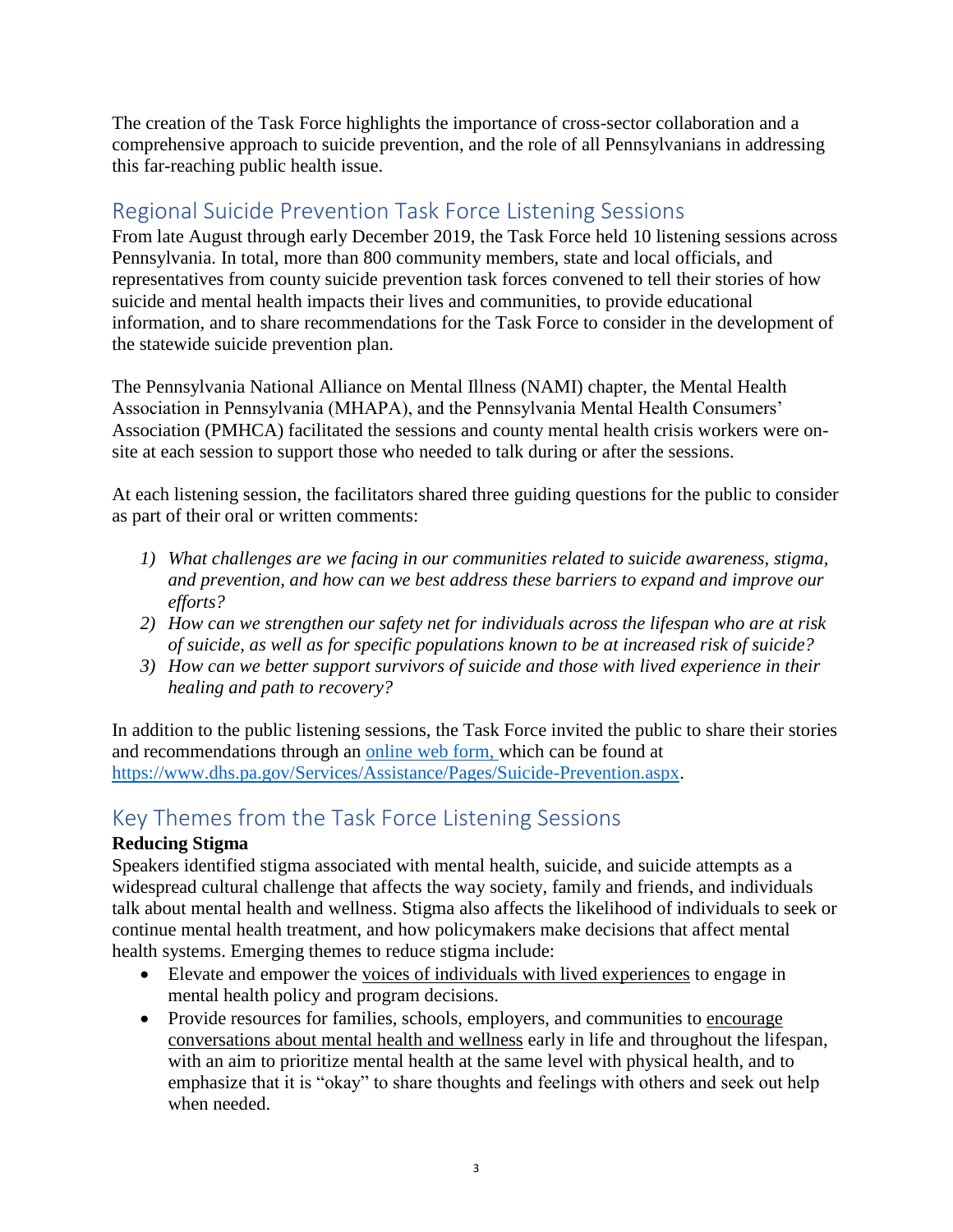- Encourage a person-centered and humanized experience for prevention, treatment, and recovery practices.
- Provide evidence-informed and culturally competent suicide prevention trainings and resources to the public, cross-sector industries, "gate-keepers," families, and support networks.
- Increase supports, like connections to resources or local support groups, for loss survivors, for attempt survivors, and for family, friends, or co-workers who support those struggling with their mental health.
- Collaborate with the media on responsible and culturally competent reporting related to mental health and suicide through safe and effective messaging guidelines.
- Support the implementation of the Federal Communications Commission's (FCC) proposed 3-digit "988" national suicide prevention number, that would increase access to crisis resources for callers.

### **Mental Health System**

During the listening sessions, speakers identified challenges with the mental health system that pose barriers for suicide prevention activities and individuals seeking treatment. Emerging themes to improve the mental health system include:

- Elevate mental health as a public health issue that encourages prevention efforts through upstream approaches at the system and community levels.
- Map and identify gaps in the mental health system and develop resources to inform the public on how and where to seek help, based on the needed level of care.
- Incentivize the integration of physical and behavioral health services to connect individuals to mental health services as necessary, during primary care visits, improve the treatment process, reduce duplication of services, and enhance coordination among providers, payers, and support networks.
- Increase funding and leverage cross-sector funding strategies at the local, state, and federal levels for mental health and suicide prevention.
- Support emerging and existing county suicide prevention task forces to implement consistent statewide prevention priorities in a way that meets the needs of their community.

### **Health Care Coverage**

Individuals identified cost and confusion with health care coverage as a barrier to seeking or continuing treatment for mental health or suicidal thoughts. Emerging themes related to health care coverage and cost include:

- Continue to support Medicaid expansion, which has covered more than 1 in 10 Pennsylvanians since 2015 and currently provides coverage for nearly 700,000 Pennsylvanians.
- Enforce the Mental Health Parity and Addiction Equity Act (MHPAEA) to ensure group health plans and health insurance issuers that provide mental health or substance use disorder benefits do so at parity with physical health benefits.
- Explore payment strategies among private and public payers that incentivize quality over quantity of mental health prevention and treatment and promote coordination of physical and mental health.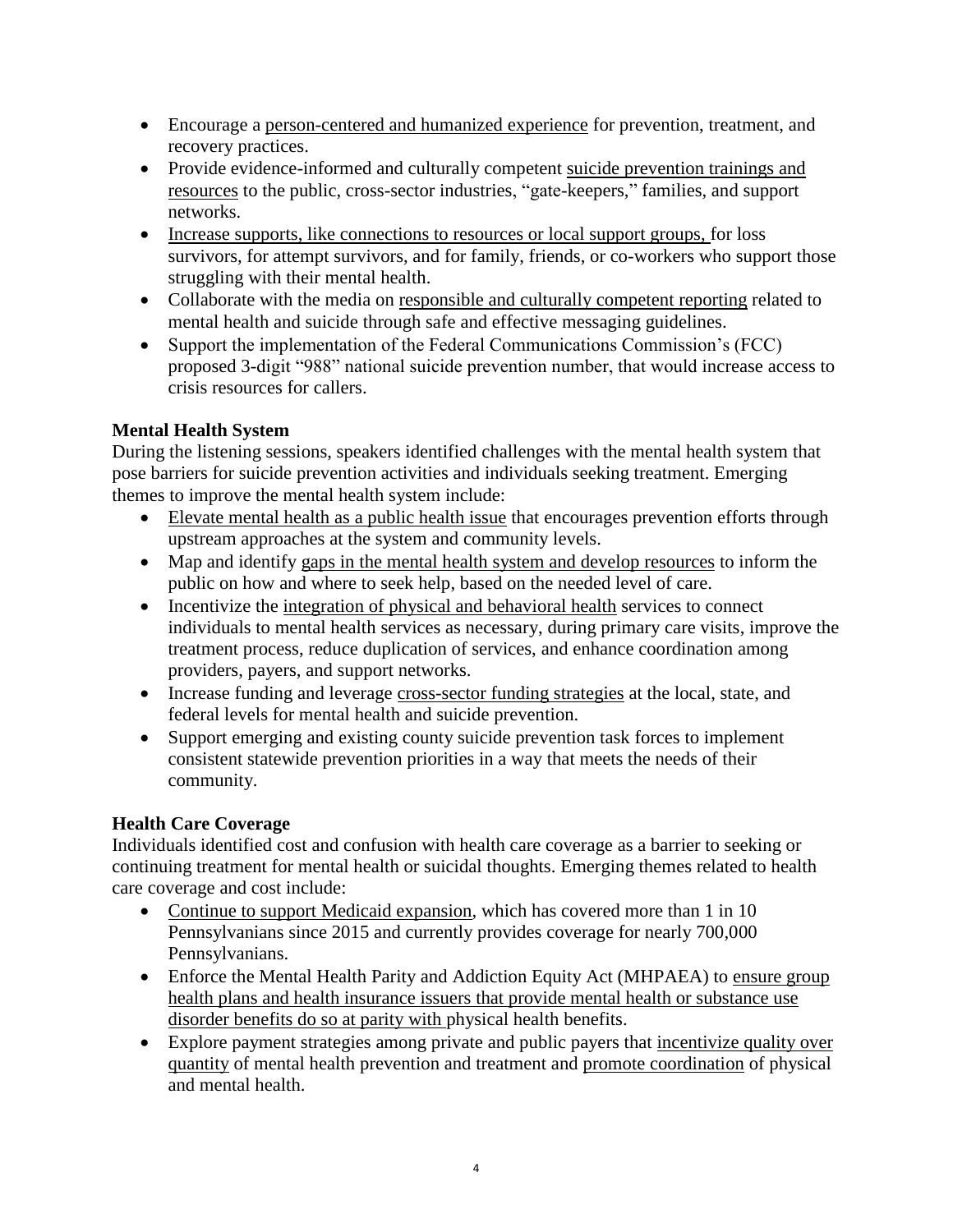• Inform the public, including the health care provider community and employers, about health care coverage, payment policies, and availability of low- or no-cost mental health services, so that individuals are able to better understand their eligibility and coverage options.

#### **Data**

Speakers identified lack of access to detailed suicide and suicide attempt data as a barrier for local and state policymakers and program developers to identify the full impact and scope of suicide in Pennsylvania. Emerging themes to improve data include:

• Analyze available mental health, suicide attempt, and suicide data across local, state, and federal agencies to identify gaps and recommend actions to improve data reporting.

#### **Mental Health Workforce**

During the listening sessions, the Task Force learned of capacity shortages related to the mental health workforce, resources, and training. Emerging themes to address mental health workforce and treatment access include:

- Bolster the use of Certified Peer Specialists or other paraprofessionals in appropriate crisis, treatment, and recovery support settings.
- Encourage the use of telehealth for mental health services to address geographical challenges.
- Examine professional health care providers' licensure requirements related to suicide prevention training and scope of practice requirements based on level of care needs.
- Research solutions that encourage entry into and the retention of a quality mental health workforce across Pennsylvania, including gleaning a better understanding of the scope of services provided by types of mental health practitioners, the competitiveness of salaries and benefits, and barriers of entry to the workforce.

#### **Mental Health in Schools**

Similar to barriers and recommendations related to mental health in schools, as outlined in the [2018 Pennsylvania School Safety Task Force Report,](https://www.governor.pa.gov/wp-content/uploads/2018/08/20180827-Gov-Office-School-Safety-Report-2018.pdf) individuals at the Task Force listening sessions highlighted the roles of educators and schools as important partners in preventing and addressing suicide and mental health. Emerging themes to address mental health in schools include:

- Emphasize early identification and intervention of mental health challenges for young children.
- Include tailored mental health and wellness education for school-aged youth as a core part of the health curriculum.
- Examine the availability and extent of mental health screening and services provided in school and the referral process for community-based mental health services.
- Provide training on mental health and wellness and suicide prevention to adults that interact with children in schools.
- Increase the allocation of school safety resources towards intervention, including school counselors, social workers and nurses.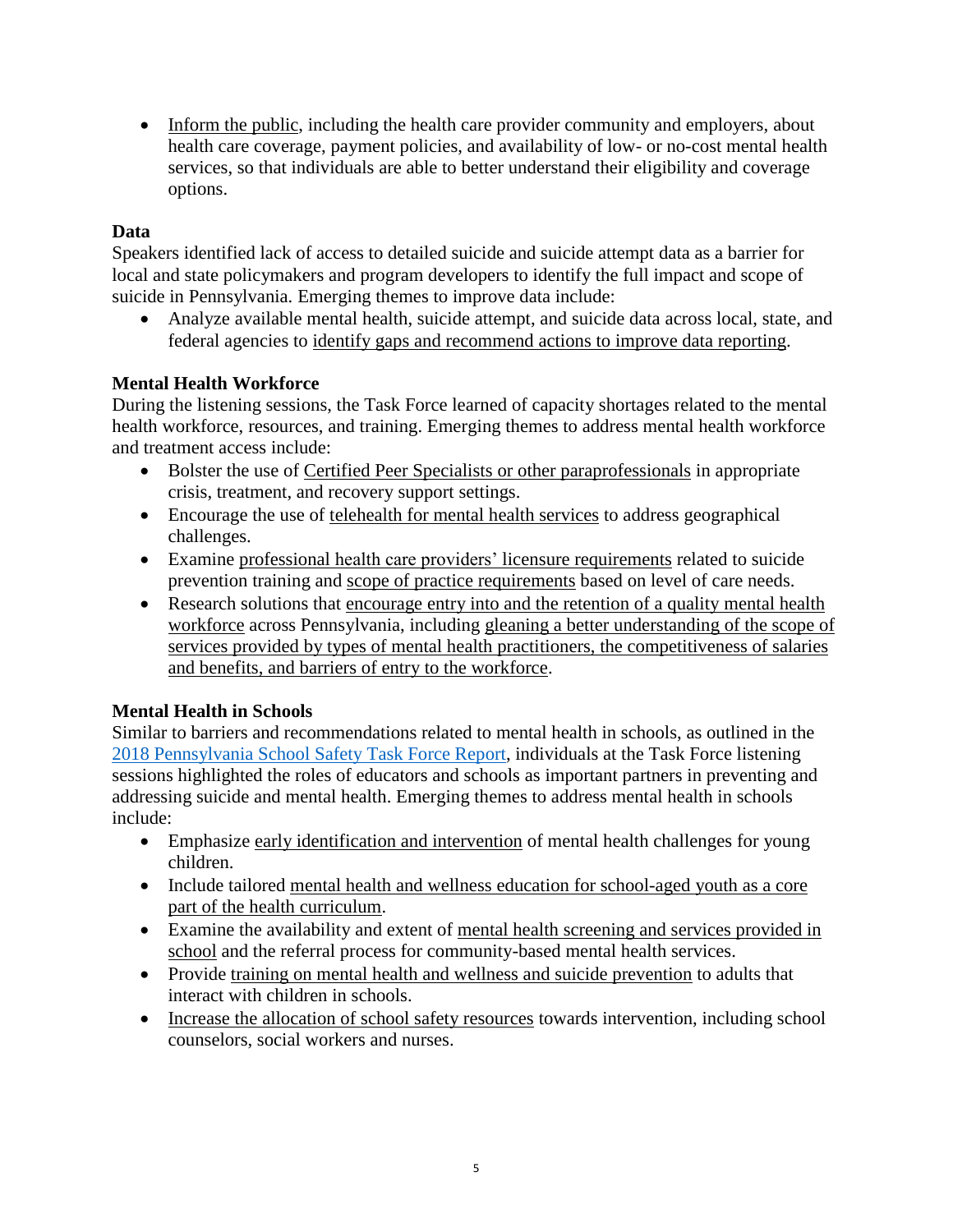#### **Legislative Themes**

The Task Force's statewide suicide prevention plan will include specific recommendations for legislative changes needed to implement components of the plan. However, the task force heard the following high-level legislative themes during the sessions:

- Pass legislation that would develop, implement, and require consistent suicide death data reporting by coroners in counties across Pennsylvania.
- Pass legislation that would codify the suicide death review committee (SDRC), which conducts multi-disciplinary reviews of suicide deaths to inform prevention strategies. Legislative action to codify the SDRC in statute will provide important legal protections to the Committee members who review deaths and make system improvement recommendations.
- Increase penalties for a person that encourages or aids a minor or individual with an intellectual disability to complete suicide.
- Pass an Emergency Risk Protection Order (Red Flag) law to provide a means to remove firearms from someone with a demonstrable risk of suicide.
- Pass safe storage requirement legislation to reduce the likelihood of a firearm getting into the hands of someone at risk for suicide.
- Consider implementing a waiting period for firearm purchases similar to other states to provide a 'cooling off' period for someone at-risk for suicide by firearms.

#### **Suicide Prevention for Various Demographics**

While the Task Force heard clearly that suicide adversely affects individuals and families of all ages, genders, races, geographical regions, and socioeconomic status, there were also comments consistent with national and state data that certain populations are at a greater risk of suicide.<sup>9</sup> These comments will help inform population-specific strategies. Populations that were specifically called out during the listening sessions include: school-aged youth and young adults; veterans; suicide loss and attempt survivors; first responders; law enforcement; farmers; older adults; people of color, with a growing suicide rate among black children; LGBTQ individuals; middle-aged individuals, particularly white men; and individuals with substance use disorders.

# Recommendations to Reduce Suicide by Firearms for the Governor's Special Council on Gun Violence

In August 2019, Governor Wolf signed an Executive Order on Reducing Gun Violence (Executive Order 2019-06), which among other broad sweeping issues and strategies includes a focus on preventing suicide by firearms. Given the significant and growing number of firearmrelated suicides in Pennsylvania, the executive order directs the DOH to establish a Suicide Death Review Team to conduct multidisciplinary reviews of suicides, provide data to a newly created violence data dashboard, and make recommendations to prevent future suicide deaths in Pennsylvania. Additionally, the executive order directs the Task Force to make recommendations on action to reduce suicide by firearms.

The Task Force, hearing from county suicide prevention task forces and listening session participants, developed a set of recommendations, based on a review of the research and national

 $\overline{\phantom{a}}$ 

<sup>9</sup> National Institute of Mental Health Statistics[: https://www.nimh.nih.gov/health/statistics/suicide.shtml](https://www.nimh.nih.gov/health/statistics/suicide.shtml)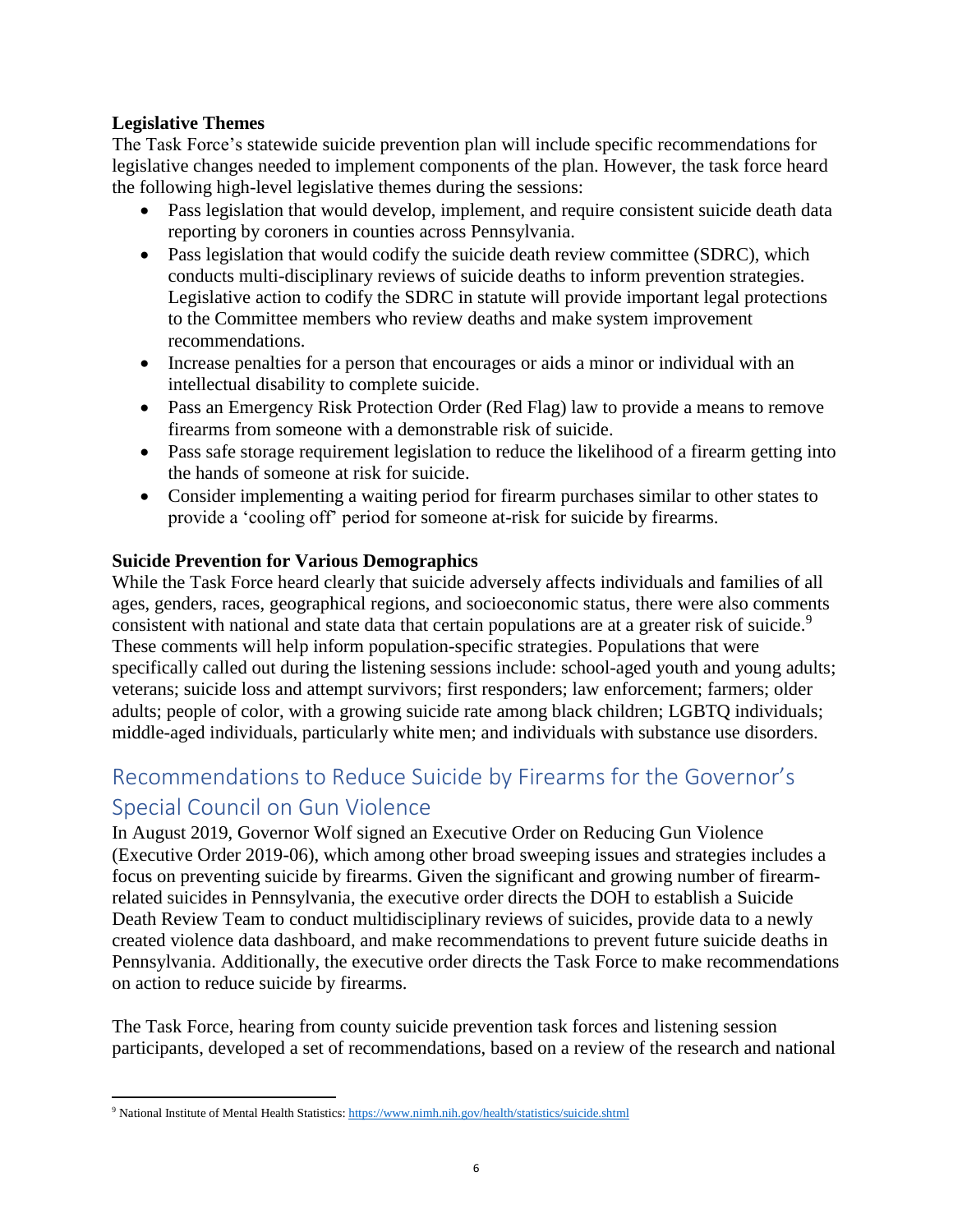best practices, for consideration by the Special Council's Reducing Suicide by Firearm workgroup. The recommendations are as follows:

#### **Training and Awareness**

- Encourage clinicians and licensing entities to include lethal means reduction information in crisis and safety plans, with a focus on firearms.
- Promote lethal means reduction as an essential component to suicide safety planning.
- Offer training on reducing access to lethal means at local and state suicide prevention conferences.
- Develop handouts on suicide prevention to provide to individuals purchasing guns at gun shops and gun shows.
- Disseminate gun locks and other firearm safety devices to gun shop owners and at suicide prevention awareness events.

### **Partnerships**

- Use resources from Harvard's Gun Shop Project, which works with mental health professionals, educators, gun shop owners, and firing range owners to share guidelines on how to avoid selling or renting firearms to customers who may be suicidal and encourages owners to display and distribute suicide prevention materials to their customers. 10
- Partner with firearm instructors to include a module on suicide prevention in their training.
- Share information with county suicide prevention task forces to develop and implement a lethal means subcommittee within their structures.
- Partner with police and first responders to disseminate information about reducing access to lethal means related to firearms.
- Collaborate with schools and colleges to further educate students, faculty, and staff on reducing access to lethal means.
- Provide medical professionals with tools to support conversations with patients concerning access to firearms.

## Next Steps

 $\overline{\phantom{a}}$ 

This initial report identifies key themes that emerged from the 10 public listening sessions and online webform. **The themes outlined in this summary will inform Pennsylvania's statewide suicide prevention plan**, a four-year strategy to reduce suicide in Pennsylvania and fight the stigma associated with suicide, suicide attempts, and mental health challenges. The Task Force anticipates releasing a draft statewide suicide prevention plan in early 2020 that will be available for a public comment period. Following updates based on public comment, the Task Force will publish the final 2020-2024 Pennsylvania statewide suicide prevention plan. The final statewide suicide prevention plan will include:

- The landscape and gap analysis of detailed suicide statistics nationwide and in Pennsylvania.
- Guiding principles for suicide prevention in Pennsylvania.